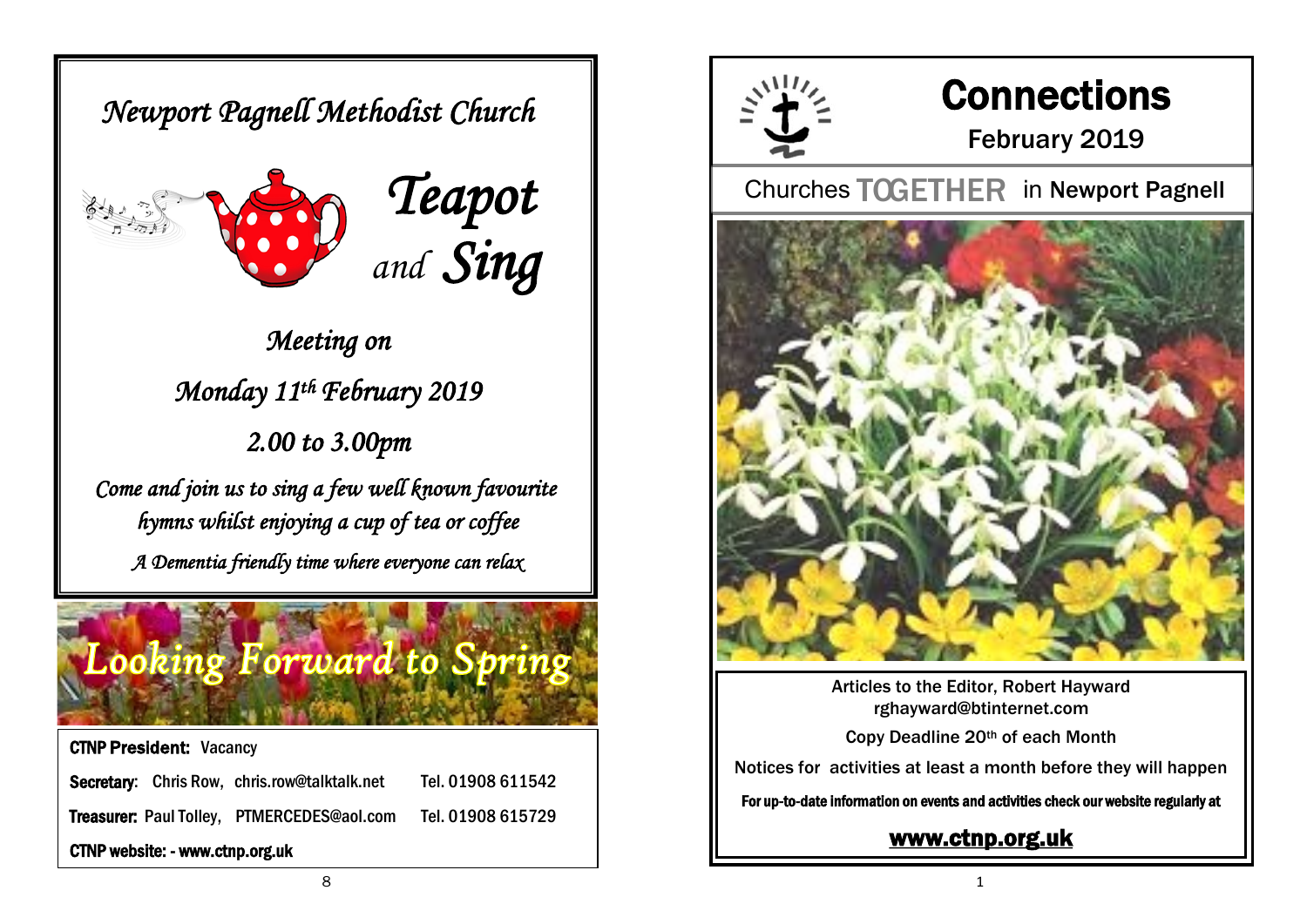



### The Promise of Spring

With signs of lengthening days comes the hope of spring and a longing for change, growth and renewal. As the long cold nights give way to brighter days our spirits begin to stir. Like Ratty, we start to emerge from our places of protection and shelter to enjoy once more the refreshing air and the brightness of the returning sun. With rising temperatures we seem to gain new courage and the desire grows within us to get out and achieve things even if it is only the spring cleaning!

I am writing this on New Year's Day, in the middle of winter when the landscape looks very stark, the trees are bare and the thin daylight quickly gives way to the darkness of early evenings. Everything seems dead and spring seems a long way off, but looking more closely it is possible to see the tiny buds and amongst the fallen leaves the bulbs are already stirring into life and starting to push up their green shoots.

The spiritual life has often been compared to the seasons each with its own unique opportunities and challenges. In our fast-paced culture, where people can work all hours around the clock, it's easy to forget the natural sense of rhythm and pattern that Christians believe we are created to enjoy. 'There was evening, and there was morning – the first day', these words can be found in Genesis, the first book of the Bible. Daily and seasonal rhythms help us to pace our lives and to experience God.

The beauty of the different seasons is also an important reminder of the natural rhythm of life. Another writer reminds us in Ecclesiastes that, 'to everything there is a season, and a time to every purpose under the heaven'. Every season is special in some way and so is every season of our life, even if sometimes it feels more like winter than spring!

Spring is the time of resurrection, when the dead come back to life, when that which was buried rises through the bare earth. With this comes the thrill of seeing the first of the spring flowers and the return of migrant birds. New life awakens



# Hall and Facilities to Hire

Portfields Primary School are delighted to be able to offer a hall, newly fitted kitchen and toilet facilities available for hire.

If you are looking for that special place for a child's birthday party, christening, family gathering or club then our hall could be the perfect space.

The hall measures approximately 15 metres by 12 metres.

The hall and facilities can be hired in the evenings or over the weekend.

Attractive hire rates are offered:

#### Monday to Friday

£20 per hour or part thereof for the hall only or £25.00 per hour or part thereof for the hall, kitchen and toilets.

#### **Weekends**

£25.00 per hour or part thereof for the hall only or £30.00 per hour or part thereof for the hall, kitchen and toilets.

Tables and chairs may be hired at additional cost.

Gated parking for up to 30 cars is included.

Hire is available in and out of school term times.

Block bookings of three months or more come with a reduced hourly rate to those shown above, details can be provided upon request.

Please telephone the school on 01908 616060 or email

[admin@portfields.org](mailto:admin@portfields.org) for further information or to arrange a viewing.

Westbury Lane Newport Pagnell Buckinghamshire

MK16 8PS Prices effective from September 2018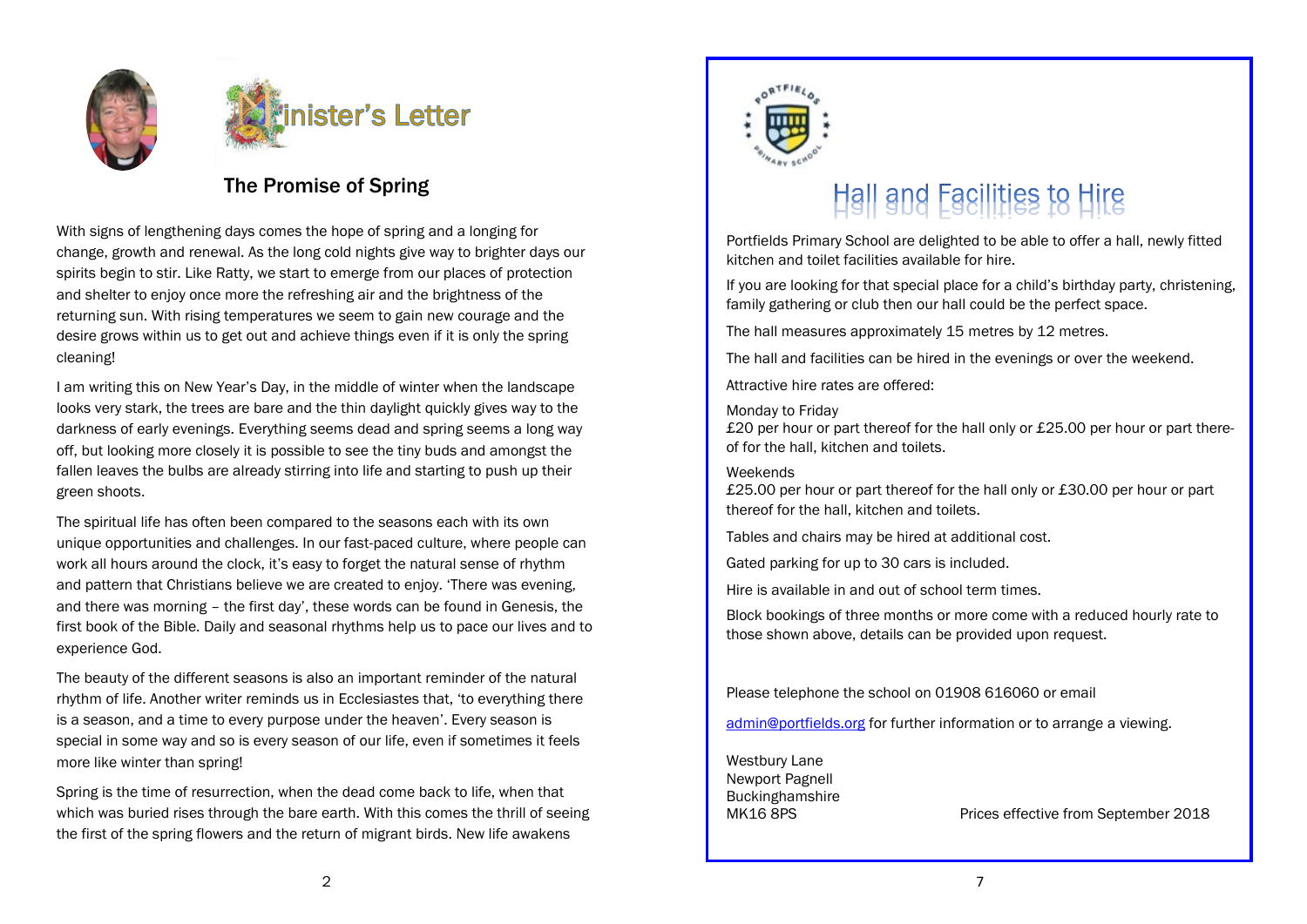

The current Editor of CTNP Connections is no longer worshipping in Newport Pagnell so it is necessary to find a new Editor to produce and distribute (electronically) each month the Connections Magazine.

If you are interested please contact:

Neville Watson : nevillefromnp@gmail.com *For the scope of the Job please contact the Editor—See Page 1)* and hope is stirred. If we are not touched by spring, we have let something within us die, or allowed our hearts to become cold.

Sometimes this has been caused by an event that has caused this coldness and made us afraid of being touched by warmth or love.

In 'The Selfish Giant', Oscar Wilde tells the story of a garden where spring never comes. The giant is too selfish to let anyone share his garden, so he lives in the cold, lifeless world of winter. But somehow children manage to get into the garden, and with them comes the spring. The giant realises his selfishness and opens his garden and his heart to all. New warmth enters his life and surroundings. From now on he will enjoy the garden in all its seasons. He has discovered that winter was only spring asleep with the flowers resting. With the coming of spring a mighty change has come upon him and his world.

We experience all the seasons in our lives. We go through many winters and springs. Sometimes the way is dull and cheerless and anxieties can threaten to overwhelm us yet always we have the ability to turn toward the light. Even in the darkest days, through faith, we can be assured that spring will return.

So whatever season of life you find yourself in today and whether you are new to the area or have been living here for many years please know that you will find a warm welcome in all of the churches in Newport Pagnell. You can find out more about services and times of worship by looking at the CTNP website.

With every blessing!

Revd Nicola Martyn-Beck, Newport Pagnell Methodist Church